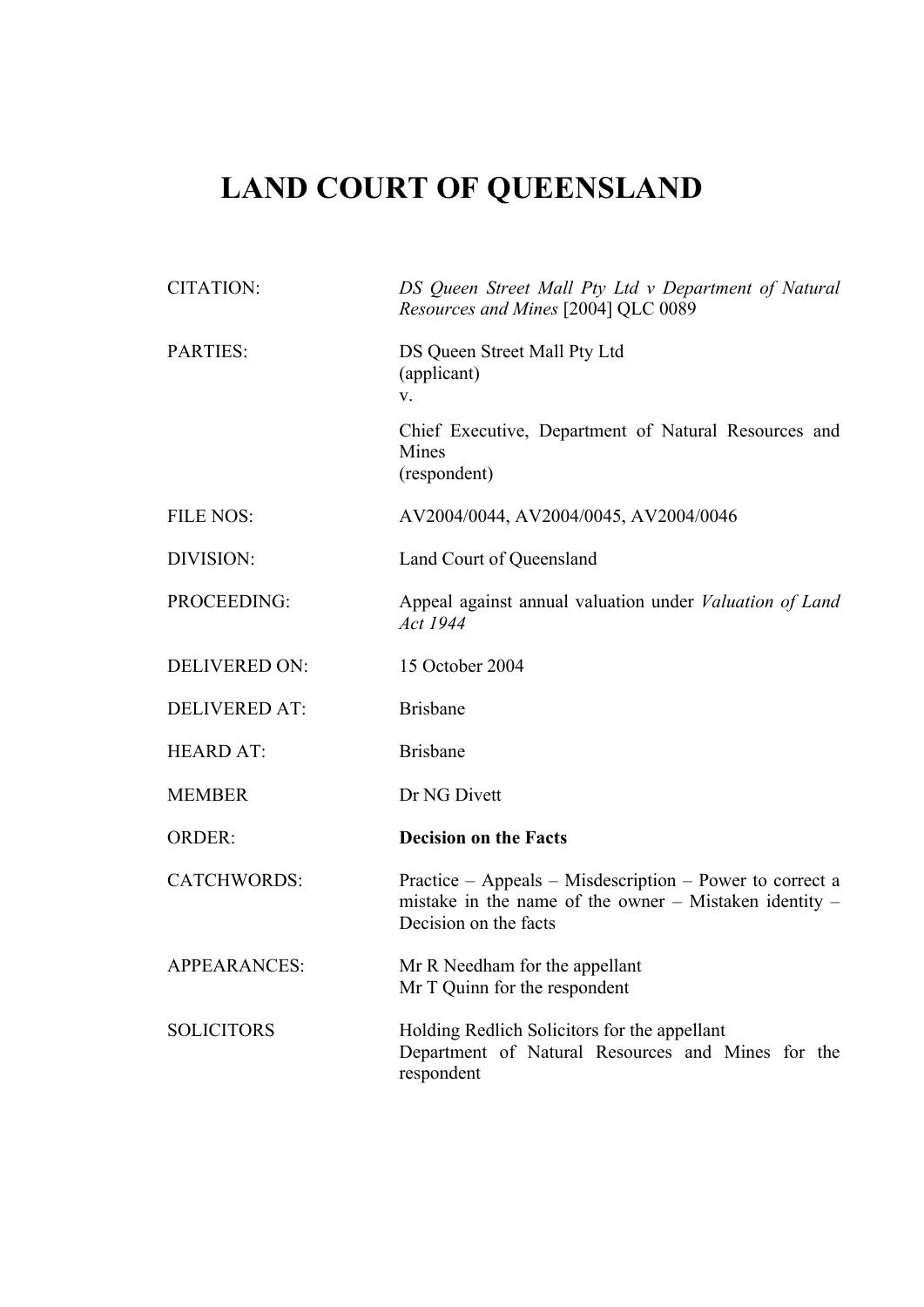## **Finding on the Facts**

### **Background:**

- [1] This matter relates to land at 171 and 171A Queen Street, and 162A Elizabeth Street, Brisbane, of property known as The Wintergarden/Hilton Hotel (the complex), and including a viaduct leading from the subject complex across Queen Street Mall to David Jones, and a car parking ramp in Elizabeth Street leading to the subject complex. The lands are described as:
	- Lots 1 and 2 on SP 134044 (the complex  $-$  AV2004/0044);
	- Special Lease SL 0/200560 over Lot 100 on CP 83858 (the viaduct AV2004/0045);
	- Lease SL 0/200559 over Lot 1 on CP 838587 (the ramp  $-$  AV2004/0046).

The subject lands have areas of

- The complex  $-8296$  square metres
- The viaduct  $-302$  square metres
- The ramp  $-112$  square metres
- [2] The issue before the Court for resolution is whether jurisdiction exists to allow the merits of the matter to proceed. It is agreed that in principle those matters lie on all fours with another matter brought before this Court in respect of *NE Christie (NSW) v Department of Natural Resources, Mines and Energy* [2004] QLC 0063 (300 Adelaide Street, Brisbane). A decision on that matter was handed down on 28 July 2004. That matter is currently under appeal to the Land Appeal Court, and it is agreed that if the current matters are entirely on all fours with *Christie*, then any decision on jurisdiction in this matter should await resolution of the *Christie* matter by the Land Appeal Court. To that end therefore I direct that I will not make any final decision on jurisdiction in these matters until *Christie* is resolved.
- [3] However in these matters it is argued that the facts surrounding the lodgement of the objection and appeals, may have some factual differences. On that basis I have decided to investigate those details, and then issue a decision only on the facts in these matters.
- [4] Mr R Needham of Counsel, instructed by Holding Redlich Solicitors, appeared for the appellants, calling evidence from Grant Jackson, the registered valuer acting on behalf of the appellant. Mr T Quinn of Counsel, instructed by the Department of Natural Resources and Mines appeared for the respondent. An affidavit of known facts was also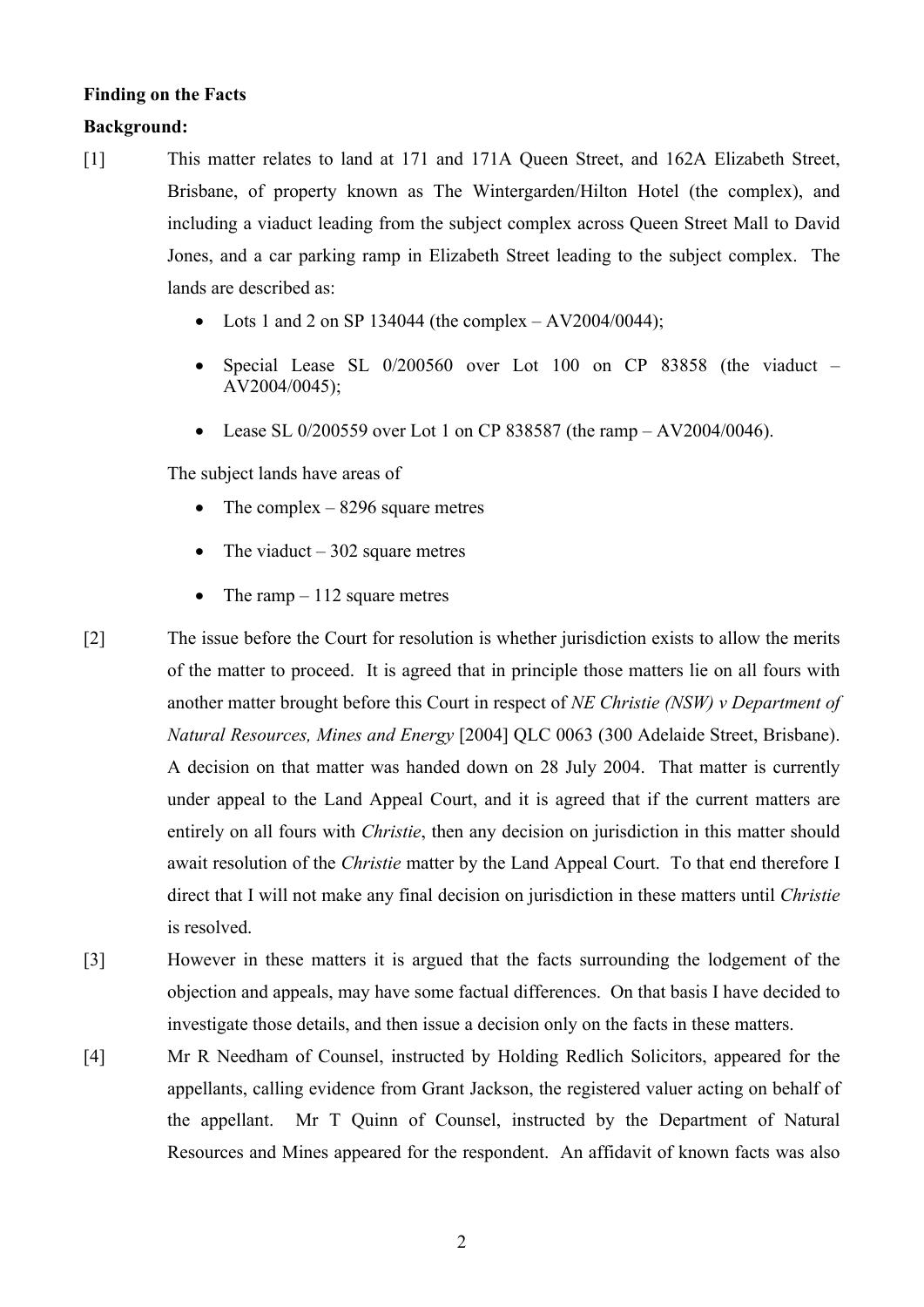supplied by Mark Eric Harding Anning, the solicitor of Holding Redlich representing the appellant. (Exhibit 1).

#### **The known factual matters**

[5] Before examining the evidence surrounding the establishment of the appeal, I list the known factual comparisons of the *Christie* matter and the current matters as follows:

#### **300 Adelaide Street (***Christie***) Wintergarden/Hilton Hotel**

- 
- **·** Trust Company of Australia Ltd (TCA) **·** Industry Superannuation Trust became the owner on 14 March 2002 (ISPT) became the owner on 7
- $26$  March 2002 naming (incorrectly) Christie as owner DS Queen Street Mall as owner
- **·** Respondent made decision on objection **·** Respondent made decision on on 30 June 2002 naming Christies as objection on 17 February 2004 owner naming DS Queen Street Mall
- **·** Agent lodged notice of appeal on 26 **·** Agent lodged notice of appeal on as owner DS Queen Street Mall as owner
- **·** Solicitors for new owner brought change **·** Solicitors for new owner brought of ownership to court's attention on 21 change of ownership to court's August 2003 attention on 5 April 2004

- **·** Valuation issued by respondent on **·** Valuation issued by the respondent 26 February 2002 to Christie (the on 24 February 2003 to DS Queen owner at the time) Street Mall (the owner at the time)
	- March 2003
- **agent for TCA lodged objection on**<br> **• Agent for ISPT lodged objection on**<br> **17 March 2003 naming (incorrectly)** 
	- as owner
- July 2002 naming (incorrectly) Christie 5 March 2004 naming (incorrectly)
	-

#### **The evidence of Mr Jackson –**

- [6] Mr Jackson provides the following evidence of his actions in these matters (Exhibit 2), including the lodgement of the original objection against the valuation, and also the subsequent lodgement of the appeal against the decision by the Chief Executive. In order to understand the circumstances surrounding the factual issues, I will examine those in respect of their chronology of occurrence.
- [7] Mr Jackson advises that he is currently involved in some of the many multiple ISPT properties that it owns throughout Australia. To the best of his understanding he believes that ISPT now holds those properties under two distinct ownership arrangements, although he cannot be definitive in respect of whether ISPT holds ownership in other than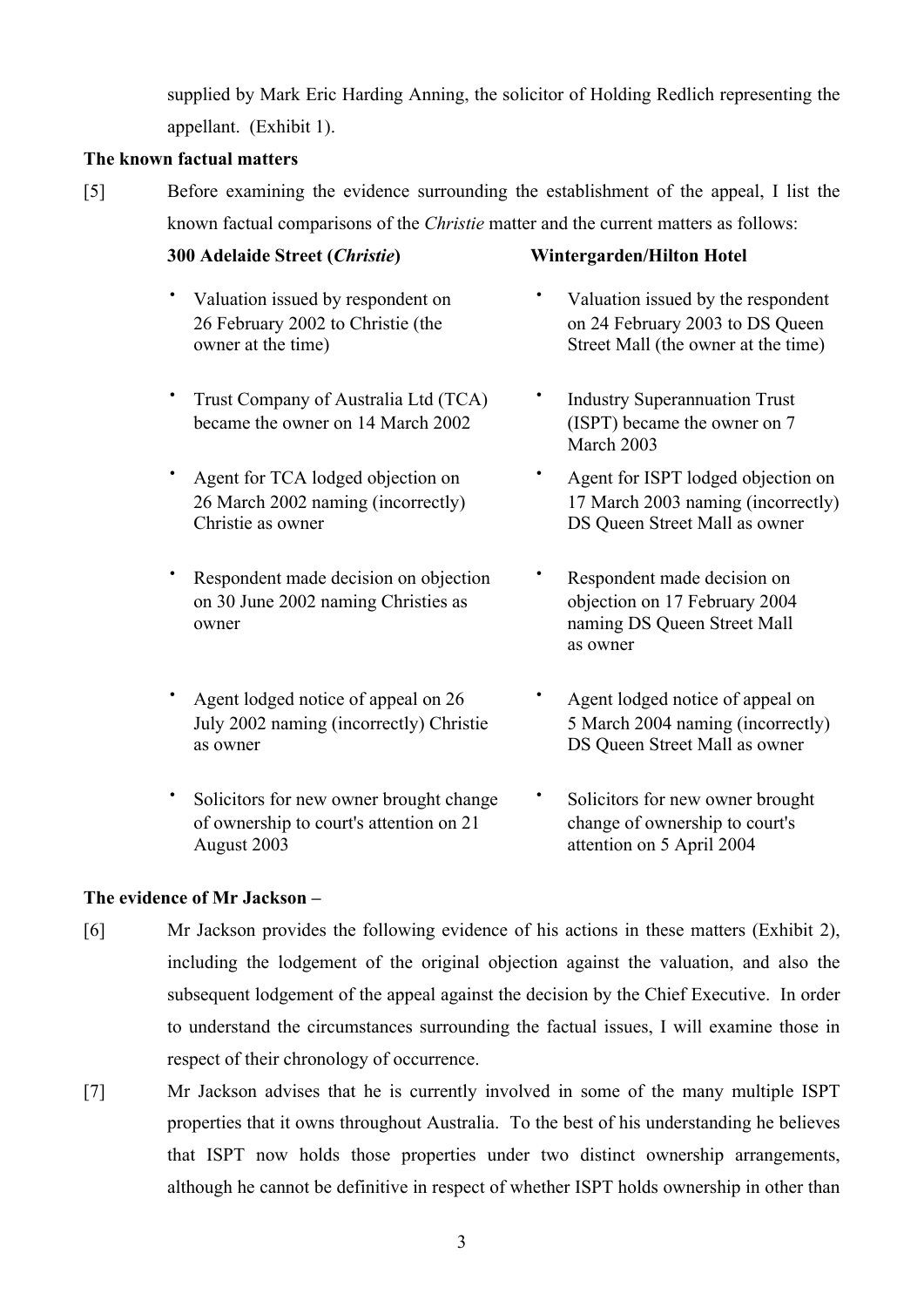the name of the trust. However he advises that there are potential Stamp Duty benefits to an owner, where a purchaser of company shares may be involved. For those reasons Mr Jackson argues that the purchase of the subject land in the name of DS Queen Street Mall did not raise any concerns for him at the time of his original instructions to act on the owner's behalf, as he assumed that the property had been purchased in that name.

- [8] To support his argument that reduced Stamp Duty may sometimes lead purchasers to acquire properties through a share transfer arrangement, Mr Jackson notes advice from Mr Anning in respect of the Stamp Duty subsequently confirmed on the contractor's sale of the subject land for \$153,000,000, at \$5,922,225 (Exhibit 1 - Annexure 1). Mr Jackson notes that significant reduced Stamp Duty payments may result in the transfer of certain properties by other than the straight change of title name. Mr Jackson advises that at the time, he believed that DS Queen Street Mall was an entity of ISPT. However Mr Jackson was unaware whether ISPT had used such a share transaction arrangement in its property dealings throughout Australia.
- [9] Mr Jackson advises that his initial instructions from ISPT to act on its behalf in respect of the subject land, occurred in the form of a verbal instruction sometime before September 2002. Mr Jackson advises further that the purpose of the instruction was to have Mr Jackson provide advice about the existing level of unimproved value of the subject land, which was determined at \$61,000,000 at that time. Mr Jackson advises that he understood that ISPT was considering the purchase of the subject land at that time, and was concerned at the apparent high level of unimproved value assessment as an ongoing cost matter, should the purchase proceed. He advises that neither his company, nor himself, were involved in the purchase arrangements, which were undertaken on separate valuation advice from CB Richard Ellis. Mr Jackson concedes that he had not maintained any written record of his initial verbal instructions.
- [10] Mr Jackson then advises that at about 12 September 2002 he requested a copy of the title of the subject land directly from ISPT, who then instructed its solicitors (Holding Redlich) to provide copies for Mr Jackson. Holding Redlich (Mr Byrom) faxed the copy of the title (in the name of DS Queen Street Mall Pty Ltd) to the property manager of ISPT (Mr Caia), who then on-faxed the copies, including the covering letter, to Mr Jackson on 12 September 2002. The details of the faxes confirmed those arrangements.
- [11] On 17 September 2002 (Exhibit 5) Mr Jackson wrote to ISPT (Mr Caia) providing advice in respect of the unimproved value, potential objection issues, appeal rights, current other appeals in the locality, and recommending a possible successful appeal against their unimproved value of the subject land. Following a request from ISPT (Mr Caia) for a fee

4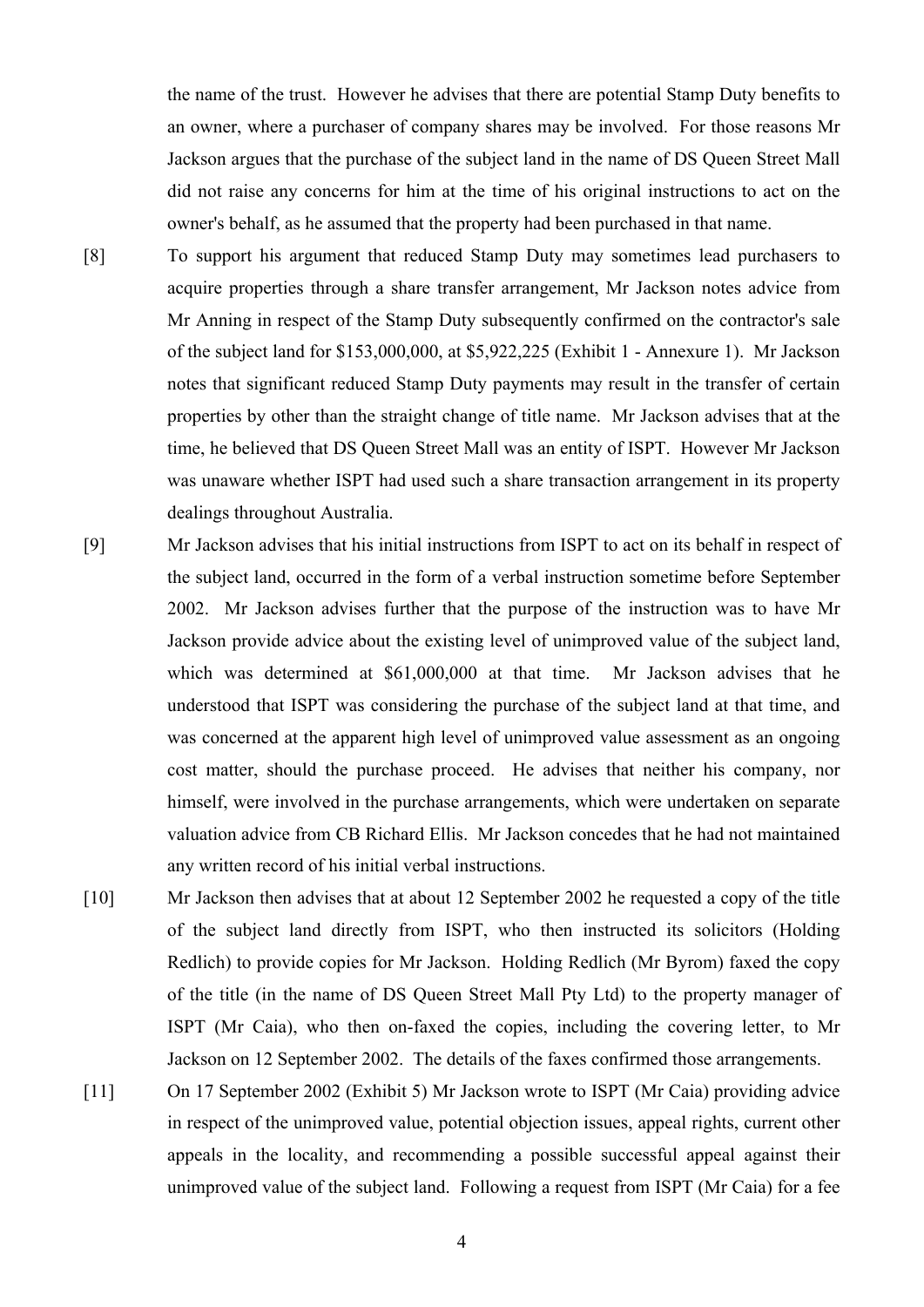proposal to prepare a report on the subject land, Mr Jackson wrote to ISPT (Mr Caia) outlining his fee arrangements on 18 February 2003.

- [12] Following the issue of new valuation notices on 24 February 2003, Holding Redlich (Mr Byrom) wrote to ISPT (Mr Caia) on 27 February 2003 advising of the new valuations. ISPT Property Investment Manager (Mr Gregson) wrote to Mr Jackson on 4 March 2003 instructing Mr Jackson to prepare an objection on the behalf of ISPT (Exhibit 5). The original valuation notices were apparently faxed from Dayson Australia Pty Ltd to Wintergarden on 26 February 2003. While not confirmed, that entity is likely to be the operating entity of the former owner (DS Queen Street Mall Pty Ltd), the valuation notices were addressed to the former DS Queen Street Mall Pty Ltd, and received by that body on 24 February 2003.
- [13] Separate to the unimproved value matters, the subject land was entered into a contract of sale from the former to ISPT for \$153,000,000 on 24 December 2002, which was settled on 28 December 2003. The transfer of the title from DS Queen Street Mall Pty Ltd to ISPT Pty Ltd was registered in the Freehold Title Register of the Department of Natural Resources and Mines on 7 March 2003. The title transfer documents were lodged with the Department on 27 February 2003. On that basis the departmental annual valuation notices of 24 February 2003 were issued correctly to the former owner at that date. The ownership of the subject land changed some eleven days later. Transfer of the accompanying Special Leases to ISPT Pty Ltd were approved by the Minister on 5 March 2003, and also registered on 7 March 2003.
- [14] However Mr Jackson confirms that he was not party to any matters involved with the sale of the subject land, and in fact has never seen a copy of the contract documents. He notes such contracts are often very confidential and circulated only to restricted audiences. When he then proceeded to lodge the formal objection notices against the valuations, which had issued on 24 February 2003, Mr Jackson was unaware of the then very recent transfer of the property, and he relied, mistakenly, upon the previous title search in the name of DS Queen Street Mall Pty Ltd, which had then been forwarded to him on 12 September 2002. The objection notices (Form 58) were then lodged on 17 March 2003 (Exhibit 1 - Annexure 4), in the name of the former owner.
- [15] On 20 March 2003 the Chief Executive wrote to the former owner (DS Queen Street Mall Pty Ltd) confirming receipt of the objections. The address of those (3) notices of receipt were to DS Queen Street Mall Pty Ltd, care of Mr Jackson's address in Melbourne. Clearly at that time the respondent was not aware of the change of ownership. Mr Jackson received those notices on 24 March 2003.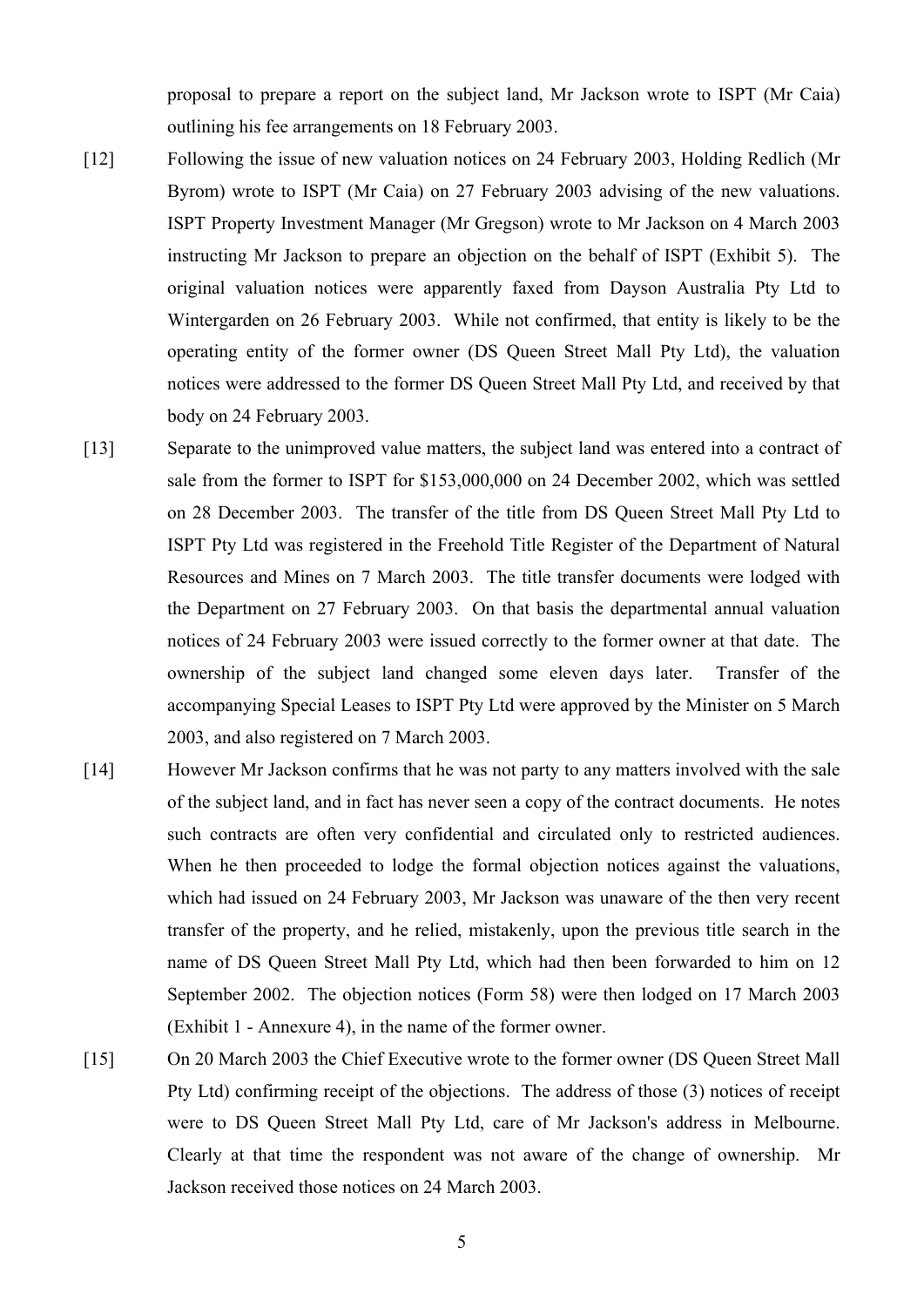- [16] On 17 February 2004, some eleven months later, the Chief Executive issued decisions on the three objections in the name of the former owner DS Queen Street Mall Pty Ltd, care of Mr Jackson's office, which were received on 18 February 2004. On 23 February 2004, Mr Jackson wrote to the property manager ISPT (Mr Gregson) advising of the decisions on objections and seeking instructions about whether to appeal. On 26 February 2004 Mr Jackson was instructed to lodge notices of appeal by the property manager ISPT (Mr Gregson) against the decisions on objections. On 5 March 2004 Mr Jackson wrote to the registrar of the Land Court lodging formal appeals against the three valuations. In each case those three appeal notices were made in the name of the former owner.
- [17] On 5 April 2004 Holding Redlich wrote to the Land Court advising that they had become aware that the appeals had been lodged in the name of the former owner, and asking for the appeals to be amended to the current owner, ISPT Pty Ltd. On 13 April 2004, the registrar of the Land Court advised that the matters were entered on the Court's records, and that there appeared to be no impediment to the appeals proceeding. Holding Redlich as agent then faxed a request to the respondent on 28 April 2004, suggesting that, with the agreement of the respondent, it seemed prudent to reconstitute the appeals in the name of ISPT, as s.46 of the *Valuation of the Land Act* did not apply, (Exhibit 1 - Annexure 9). That letter of 28 April 2004 also sought a statement of reasons under the *Judicial Review Act 199*1, as to why the Chief Executive had refused the objections.
- [18] On 9 July 2004 the valuer for the respondent, (Mr Denman) wrote to Holding Redlich seeking application for further and better particulars in respect of the matters (Exhibit 1 - Annexure 10). On 15 July 2004 Holding Redlich wrote to the respondent advising that particulars would be forthcoming, once the Chief Executive had provided details of particulars, and matters relied upon in the original assessments, together with the reasons for those decisions, (Exhibit  $1 -$  Annexure 11). On 19 July 2004 the Chief Executive advised Holding Redlich that the respondent would now seek to have the appeal struck out for lack of jurisdiction (Annexure 14).
- [19] In summarising his actions in these matters, Mr Jackson argues that it was a genuine mistake on his behalf to lodge objections and appeals in the name of the former owner. He could see no benefit or reason to do such a thing, and the only reason for his actions was as the result of a genuine mistake. Mr Jackson further argues that the circumstances of the 300 Adelaide Street property (*Christie* appeal) were identical to the subject matter, and they were also a genuine mistake of name on the objection in the appeal forms.

6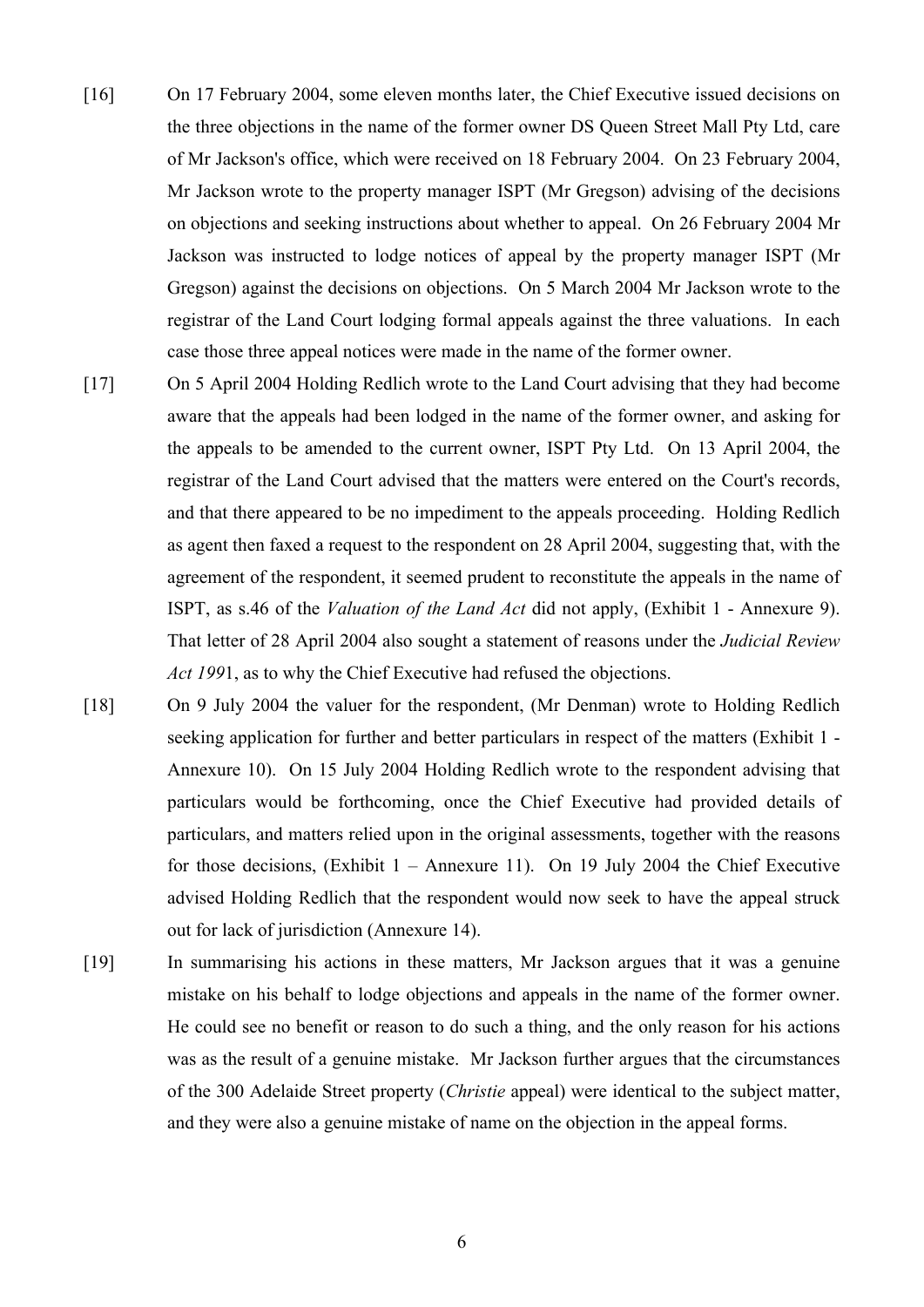- [20] In respect of how he completes the documentation and appeals in such matters, Mr Jackson agrees that he sometimes uses the services of his administrative assistant, but on all occasions he does a final checking of any details before signing off the appeals or objections. On that basis he argues that any genuine mistake relates entirely to his understanding of the matters. In each case he argues he was fully aware that the objections and subsequent appeals were in respect of his client ISPT Pty Ltd. When making any final checks, Mr Jackson advises that he normally has reference to the copy of the Certificate of Title. In the current matters he had inadvertently checked against the title, prior to the change of ownership on 7 March 2003. (See paragraph [10]).
- [21] Mr Jackson also confirms that he has a clear understanding of the operations of the *Valuation of Land Act 1944*, and at no time would he knowingly lodge an objection or appeal in other than the name of the owner. His actions in having done so in the current matter were a genuine mistake on his behalf. While he accepts that the Chief Executive had in fact circulated inaccurate decisions on these objections, in the name of the former owner rather than to ISPT, he was not entirely led in his actions by that error on the Chief Executive's part. However he agrees that those inaccurate decisions on the objections may have contributed to his mistake.
- [22] Mr Quinn draws attention to Mr Jackson's advice to ISPT of 10 September 2002, in respect of whether Mr Jackson was considering whether ISPT should continue an objection against the 1 October 2001 valuation, should ISPT acquire the subject properties. Mr Quinn notes that on page 4 of that letter Mr Jackson articulates a scenario outlined by s.46 of the Act in respect of a right to continue the former objection in the name of the new owner. Mr Jackson agrees that such a reading of his letter could be construed, but argues that all of his dealings with ISPT have been in relation to the subsequent valuation at 1 October 2002.

#### **Summary -**

[23] In summarising the matter for the respondent, Mr Quinn argues that as the original objection was lodged by someone other than the owner, then the objection was invalid, and the current appeals have no legal standing. In respect of an operational mistake, Mr Quinn draws support from the earlier decision of *NE Christie* at paragraph [25]. He notes that Mr Jackson had commenced providing valuation advice in this matter well before the new owners acquired the property. At that time he was aware of the name of the former owner DS Queen Street Mall Pty Ltd. He argues it would extend the element of credibility in this matter to conclude that Mr Jackson would not have been aware that ISPT was soon to become the owner of the property. Mr Quinn argues that the only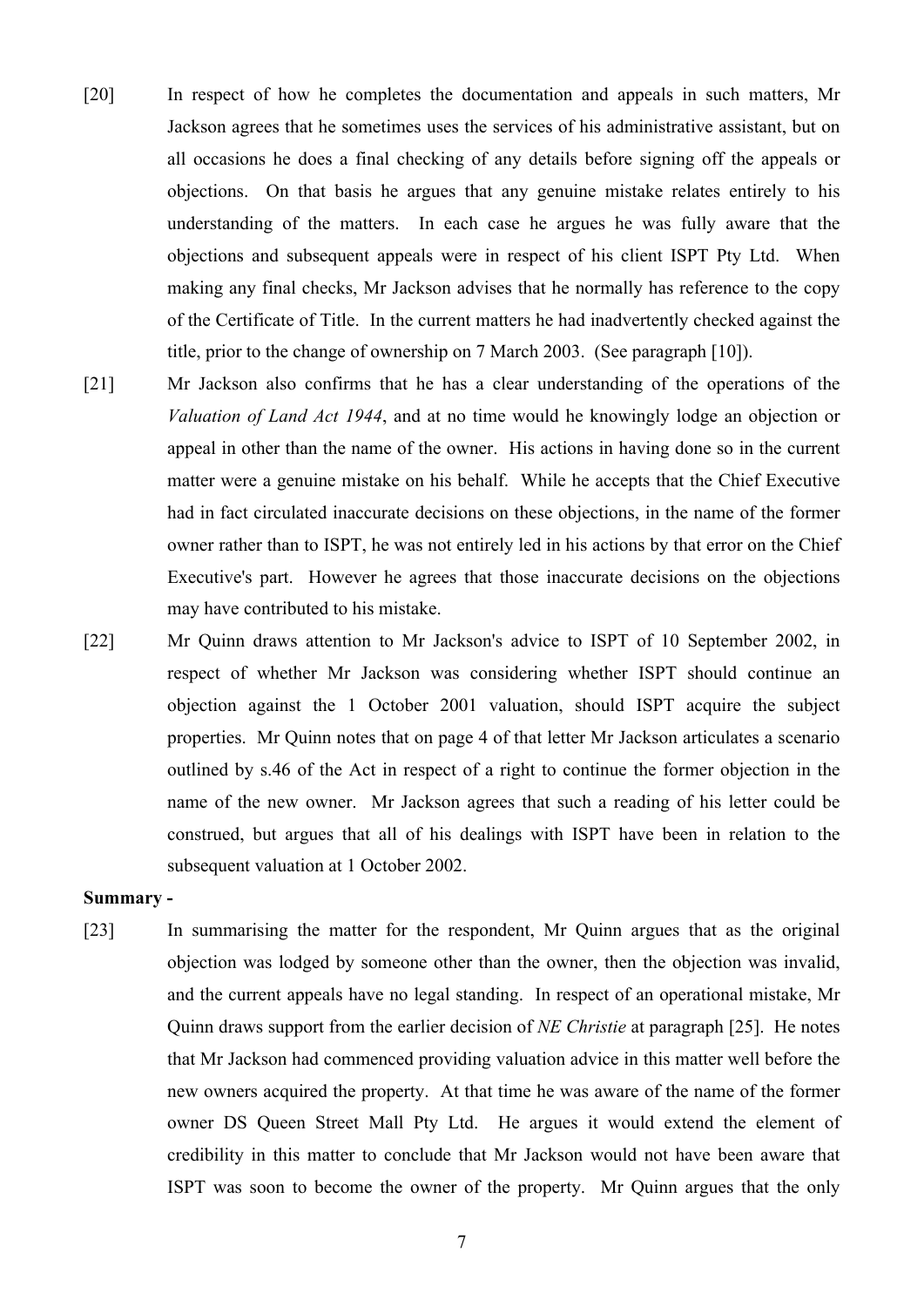reasonable conclusion on the facts was that Mr Jackson proceeded on the footing that the law required for an objection to be continued in the name to whom the notice of valuation was issued. Mr Quinn argues that the *Christie* matter can be distinguished in that proceeding as there had been no evidence provided by Mr Jackson. Mr Quinn also notes that Mr Jackson's current evidence in part relies upon his memory of events, some of which were two years ago.

[24] Mr Needham summarises the matter for the appellant, by noting that Mr Jackson had no involvement in the actual purchase of the subject land, and therefore could have no reason to query whether the property had been acquired in a name other than ISPT. Mr Needham notes that communication between Mr Jackson and the Chief Executive had proceeded on the basis that the name of the owner was DS Queen Street Mall Pty Ltd. That advice was from the same department that as early as 7 March 2003 had registered a change of name to ISPT Pty Ltd. As noted in the *Christie* decision, had the Chief Executive responded to Mr Jackson by noting the change of ownership, then a fresh objection notice could have been issued in the name of ISPT Pty Ltd, and the current issues would not have occurred. Mr Needham argues that as there was no motive for Mr Jackson to pursue the objections and subsequent appeals in the name of the former owner, it was reasonable to conclude that they had been incorrectly addressed as a result of a genuine mistake.

#### **Conclusion:**

- [25] In seeking comparisons with the *Christie* matter, I note that a similar conclusion could be reached as noted in paragraphs [15] and [16] of that decision. If the decisions on objections had in fact been incorrectly issued under s.45(2) of the Act, in the current matter, then it is possible that the decisions on objections have still to be determined by the Chief Executive. But that thought leads me towards a conclusion on the jurisdiction in this matter, which I have agreed I will not pursue until the Land Appeal Court hands down its decision on *Christie*. If I consider then only the factual issues, I seek answers to the comparisons outlined in paragraph [5] in this matter, to note whether those two matters are on all fours in their details.
- [26] Having now had the detailed evidence of Mr Jackson, I am persuaded that the actions by Mr Jackson in both objecting, and subsequently appealing, in an incorrect name, occurred as a result of a genuine mistaken belief that DS Queen Street Mall Pty Ltd was the name in which ISPT Pty Ltd now held the land. That has subsequently been shown to be incorrect. On those facts I agree that the current matter is on all fours with the *Christie*